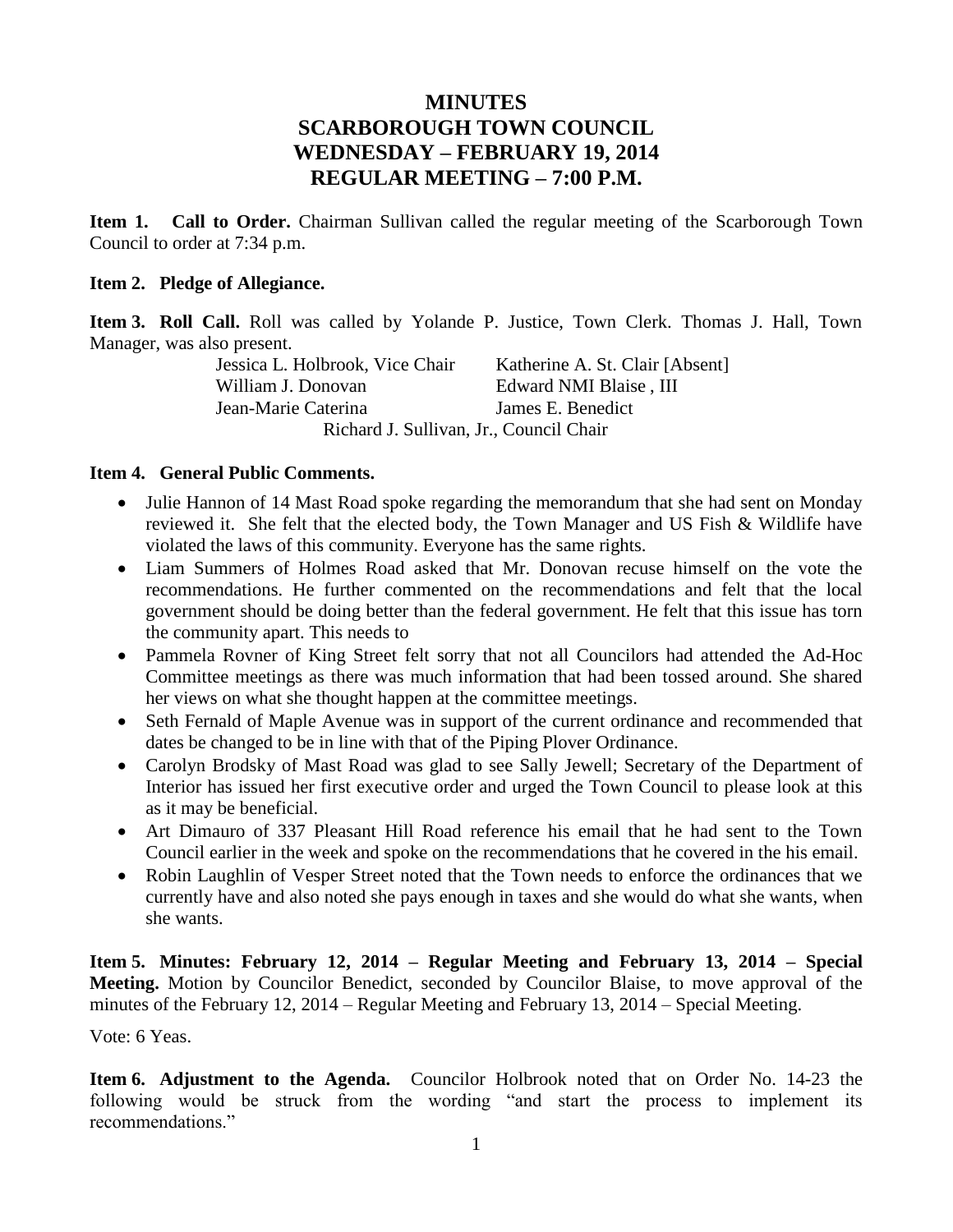**Item 7. Items to be signed: a. Treasurer's Warrants.** Treasurer's warrants were signed during the meeting.

**Item 8. Non Action Items.**

**a. Update from the Historic Preservation Committee.** Rebecca Delaware, Present of the Historical Society and a member of the Ad Hoc Historic Preservation Committee presented the Town Council with the following list: **PRELIMINARY LIST OF**

# **PLACES OF SIGNIFICANCE IN SCARBOROUGH**

#### **CURRENTLY ENDANGERED**

| *Benjamin barn (TOO LATE)                  | Beech Ridge School (N. Scarborough) [circa 1880s]          |
|--------------------------------------------|------------------------------------------------------------|
| Dr. Bacon/Roy house (Dunstan)[1798]        | Ralph Temm place (N. Scarborough) [circa late 1700s- early |
|                                            | 1880s1                                                     |
| Mulbery Milliken barn (Dunstan)[1815]      | Southgate House [1805] & meteorite [early 1930s]           |
|                                            | (Dunstan)                                                  |
| Danish Village fountain $\&$ arch [~1929]  | old Dunstan School / Amvets (corner of Old Blue Point Rd.) |
|                                            | [1860]                                                     |
| Dunstan School Restaurant (Dunstan) [1944] |                                                            |
|                                            |                                                            |

**FUTURE ENDANGERED** (probably ok until ownership change)<br>North Scarborough Grange (N. Scarborough)[~1913] The Breakers Inn (Higgins) [1900]

North Scarborough Grange (N. Scarborough)[~1913] Ezra Carter farm (Dunstan)[1815] Higgins Beach Inn (Higgins)[1923] Southgate house barn (Dunstan)[~1805] Foss place (319 Black Pt. Rd.) [1800s] Wayland/St. Louis home (Dunstan)[1912] Beech Ridge Speedway [circa 1949]

### **HISTORIC HOUSES**

Benj Chadwick house (Dunstan) {circa1776] 1840 House (Blue Point)[1840] Lancaster House (Black Point) [1763] Maine House (Blue Point)[~1880s] Causeway Meetinghouse (Black Point)[1844] Black Point Inn (Prouts)[1878] Old Blue Point church (Blue Point)1886] Bessey School (OakHill)[1927] Scottow Hill Schoolhouse[1898] Dr. Haigis house (Haigis & Rte One) [1930s] Delaware house (prior to 1690) Hunnewell House (1684)

### **SITES THAT ARE UNMARKED**

Great Grave at Massacre Pond (Prouts) [1702] Center of town (first town hall) (Bridges

Indian Jane site(Blue Point) [1600s] The canal ( New River) [1700s] Boundary markers (town markers) Cumberland Turnpike (Route One marsh) [1805] Woolly mammoth site (Mitchell Hill) [???] Soldiers Monument (Dunstan) [1913] \*\* Boston Post marker (Maine Med Campus 5)[mid 1700s]

Pearson farm (N. Scarborough) [circa 1800s] The Pines (N. Scarborough) [circa 1800s]

2nd Hunnewell house (OakHill) [circa1731] Abraham Plummer house (Black Point)[~1750]

Drive) [early 1800s]

### **CEMETERIES AT RISK** [all are 1700-1800s]

Larrabee (Beech Ridge) Libby (old Eastern) Hasty (Arbor Lane) Plummer ( Winnocks Neck)

\*\*stone has been broken off but plaque is still there.

### **OLD BUSINESS:**

**Order No. 14-19. Act on the name posted to the Personnel Appeals Board by the Appointments Committee on February 12, 2014.** Motion by Councilor Holbrook, seconded by Councilor Caterina, to move approval on re-appointment of Penny Asdourin-Whitney to the Personnel Appeals Board with a term to expire in 2016.

Vote: 6 Yeas.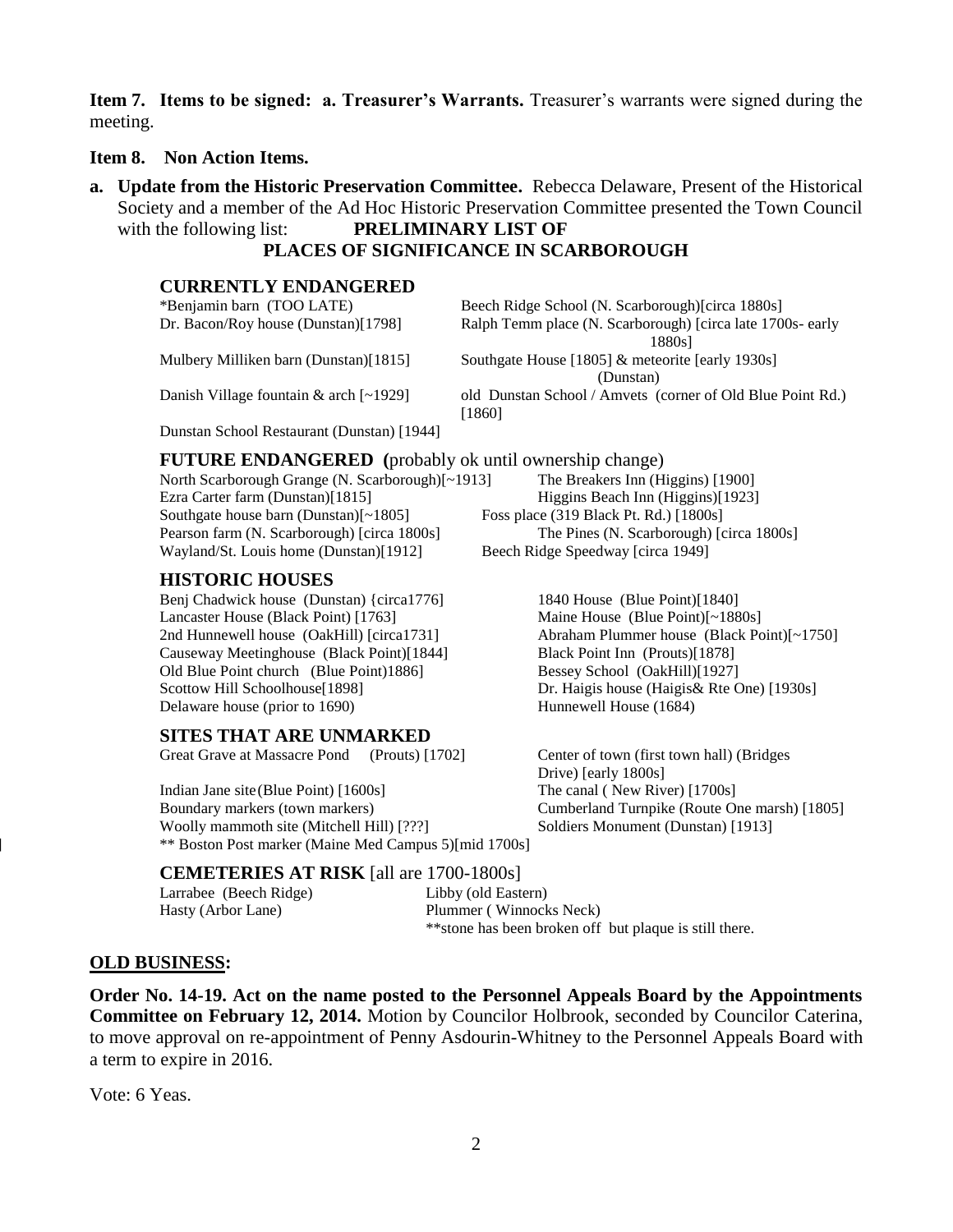### **NEW BUSINESS:**

**Order No. 14-20. Act on the request to authorize the Town Manager to sign any and all documents for the Tri Gen Project and authorize the reallocation of monies from FY2009 Sawyer Road CIP Account [\$65,972] and the remaining balance [\$91,213] from the Public Safety Building Reserve Account.** Thomas J. Hall, Town Manager, gave a brief overview on this item. The following spoke on this item: Judy Roy of Second Avenue spoke in support of this item and urged the Council to support this project.

Motion by Councilor Donovan, seconded by Councilor Caterina, to move approval to authorize the Town Manager to sign any and all documents for the Tri Gen Project and authorize the reallocation of monies from FY2009 Sawyer Road CIP Account [\$65,972] and the remaining balance [\$91,213] from the Public Safety Building Reserve Account.

Vote: 6 Yeas.

**Order No. 14-21. Act on the request to authorize the Town Manager to sign any and all documents for the Power Purchase Agreement with Scarborough Solar, LLC.** Thomas J. Hall, Town Manager, gave a brief overview on this item.

Motion by Councilor Caterina, seconded by Councilor Blaise, to move approval to authorize the Town Manager to sign any and all documents for the Power Purchase Agreement with Scarborough Solar, LLC.

Vote: 6 Yeas.

**Order No. 14-22. Act to authorize the Town Manager to sign the Purchase Option Agreement with Habitat for Humanity for property located at 75 Broadturn Road.** Thomas J. Hall, Town Manager, gave a brief overview on this item.

Motion by Councilor Blaise, seconded by Councilor Benedict, to move approval to authorize the Town Manager to sign the Purchase and Agreement with Habitat for Humanity for property located at 75 Broadturn Road.

Vote: 6 Yeas.

**Order No. 14-23. Act on the request from the Ad-Hoc Animal Control Advisory Committee to accept its report and start the process to implement its recommendations.** Thomas J. Hall, Town Manager, gave a brief overview on this item. The following individuals spoke on this:

- Liam Summers of Holmes Road stated he was encouraged by the workshop that had been held and felt the Council was well informed on Report that had been presented.
- Robert Rovner of King Street asked if all the reports [majority/minority and the independent proposal submitted by Ms. Mahoney] that had been submitted were being accepted? To which Mr. Hall, Town Manager, noted that all the materials had been provided to the Town Council; however, only the Report from the Committee was being accepted this evening.
- Joan Mahoney of Pillsbury Drive and asked that the proposal she had submitted and asked the Council to review the proposal.

The Town Manager and members of the Council thanked the Committee for all their work on this issue and to the citizens for their input.

Motion by Councilor Caterina, seconded by Councilor Blaise, to move approval to accept the report from the Ad-Hoc Animal Control Advisory Committee.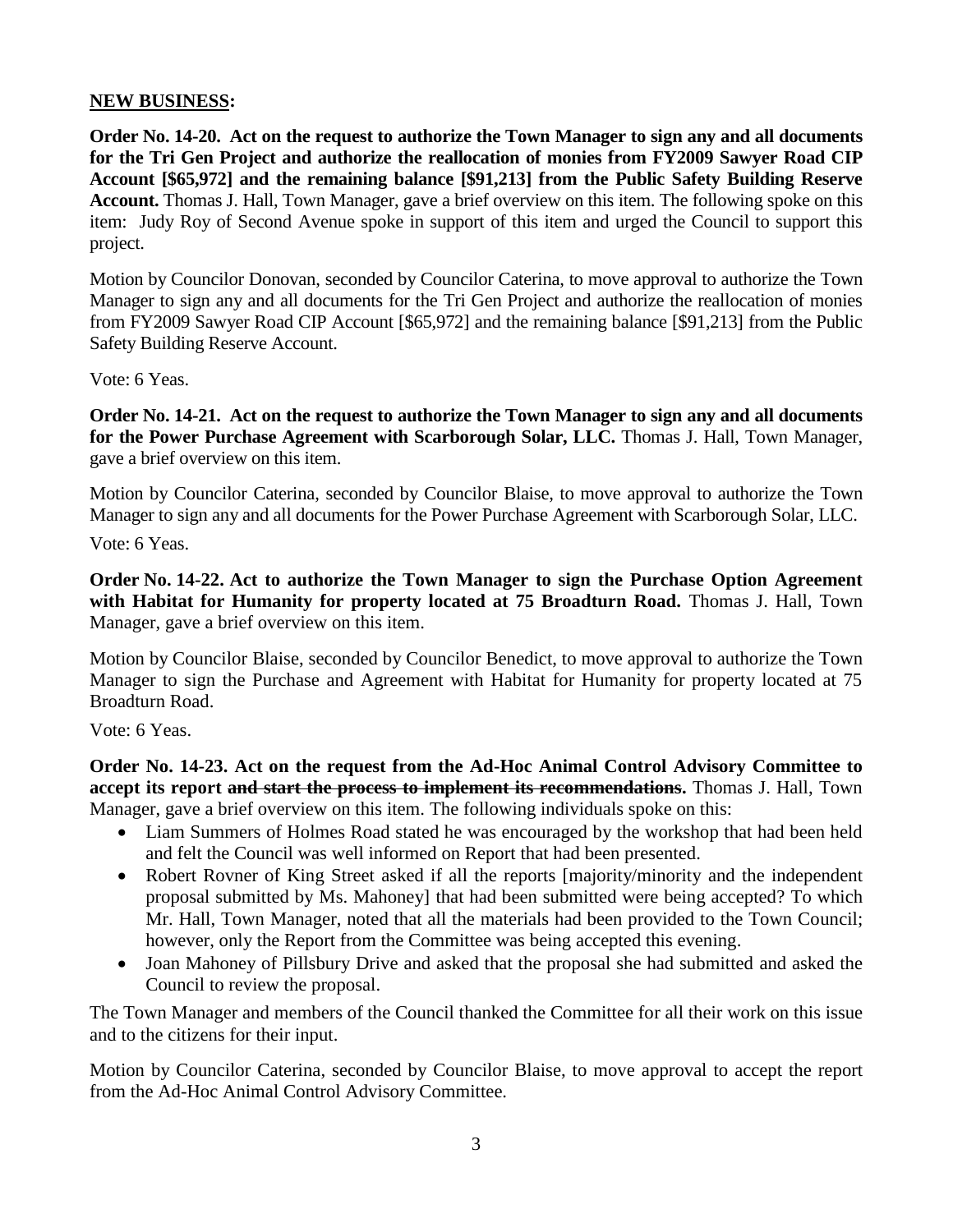Vote: 6 Yeas.

## **Item 9. Standing and Special Committee Reports and Liaison Reports.**

- Councilor Blaise gave an update on the Senior Advisory Board.
- Councilor Benedict noted that the Coastal Waters and Advisory Board and the Shellfish Conservation Commission did not meet this month; however, they would be going back to their regular meeting schedule in March.
- Councilor Holbrook gave an update on the Housing Alliance; the Historic Preservation and the Finance Committee.
- Chairman Sullivan noted that the next Ordinance would be held Wednesday, March  $5<sup>th</sup>$  at 1:00 p.m.

**Item 10. Town Manager Report.** Thomas J. Hall, Town Manager, gave the following updates:

- Coastal Living Magazine list Scarborough in the top 10 for happiest coastal town and noted that there was a link on the Town's homepage where individuals can vote for the community to be the top community.
- There is a Production company who would like to use a portion of the Pine Point Beach in a documentary on the landing of Normandy.
- The update on the dredge project is there have been contract disputes that are being resolved and noted that work has to be completed in the next six weeks.
- Planning Board will be held on Monday, February  $24<sup>th</sup>$  at 7:00 p.m. and the next Board of Assessment Review meeting would be on Tuesday, March  $18<sup>th</sup>$  at 7:00 p.m.
- He would be meeting with three Civic classes next week from the High School.

### **Item 11. Council Member Comments.**

- Councilor Holbrook sent condolences to the families of the following individuals: Helen Ward, Dorothea Ballargeon, Louise Callahan, Robert Carrier, Peter Dumas, Richard Ellis, Euphemia Larrabee, Phyllis Maier, Doris Chamberlain Mangiulli, Marguerite Meserve Martin, Norman Mayberry, Elizabeth Ann Mullen, Lillian Ronfeldt, Rose Ireland Russell and Agnes Plummer Watson, She challenged fellow Councilors with filling 15 Clynk bags for Project Grace and the Fuel Assistance Program and then also indicated that they would be available at town hall.
- Councilor Donovan mentioned Born to Explore on the Discovery Channel which profiled Scarborough.
- Councilor Caterina hold an Open Office hours on Saturday, March  $1<sup>st</sup>$  at the Dunstan Fire Station form 10:00 a.m. until Noon.
- Chairman Sullivan mentioned the first of two workshops on the Animal Ordinance had been held earlier this evening and the second workshop would be tentatively scheduled for Wednesday, March  $5<sup>th</sup>$  at 6:00 p.m.

**Item 12. Adjournment.** Motion by Councilor Caterina, seconded by Councilor Holbrook, to move approval to adjourn the regular meeting of the Scarborough Town Council.

Vote: 6 Yeas.

Meeting adjourned at 8:54 p.m.

Respectfully submitted,